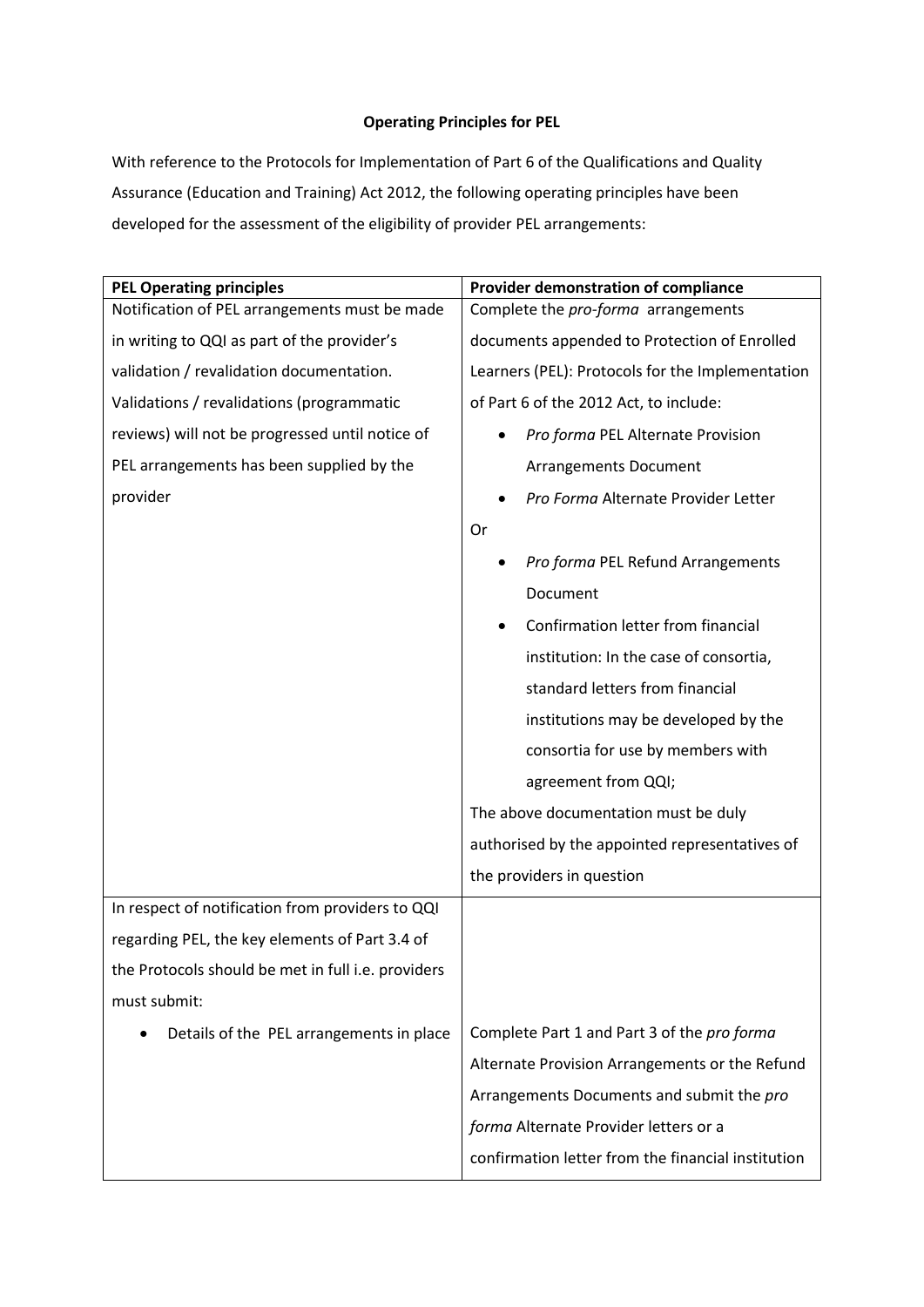as appropriate. In the case of consortia, standard letters from financial institutions may be developed by the consortia for use by members with agreement from QQI;

- Confirmation that the provider has taken steps to ensure the arrangement are adequate and meet the provider's legal requirements
- Confirmation that alternate providers are separate legal and financial entities and have the capacity to meet their obligations, including the exact number of learners that can be accommodated on alternate programmes;
- A rationale for selecting the refund option and confirmation that refund arrangements are adequate and cover the cost of the distribution of the refund to learners

Complete Section 2.2 of the *pro forma* Alternate Provision Arrangements or the Refund Arrangements Documents as appropriate

Complete Section 3.3 of the *pro forma* Alternate Provision Arrangements Document and submit completed *pro forma* Alternate Provider Letters duly authorised by the appointed representatives of the providers in question

Complete Part 3 of the *pro forma* Refund Arrangements Documents and submit a confirmation letter from the financial institution as appropriate. In the case of consortia, standard letters from financial institutions may be developed by the consortia for use by members with agreement from QQI;

 Procedures for accessing learner records Complete Section 2.4 of the *pro forma* Alternate Provision Arrangements or the Refund Arrangements Documents as appropriate The responsibility is on the provider to demonstrate that it has satisfied itself that its arrangements are adequate and meet its legal Complete Section 2.2 of the appropriate *pro forma* PEL Arrangements Document (Alternate Provision or Refund Arrangements)